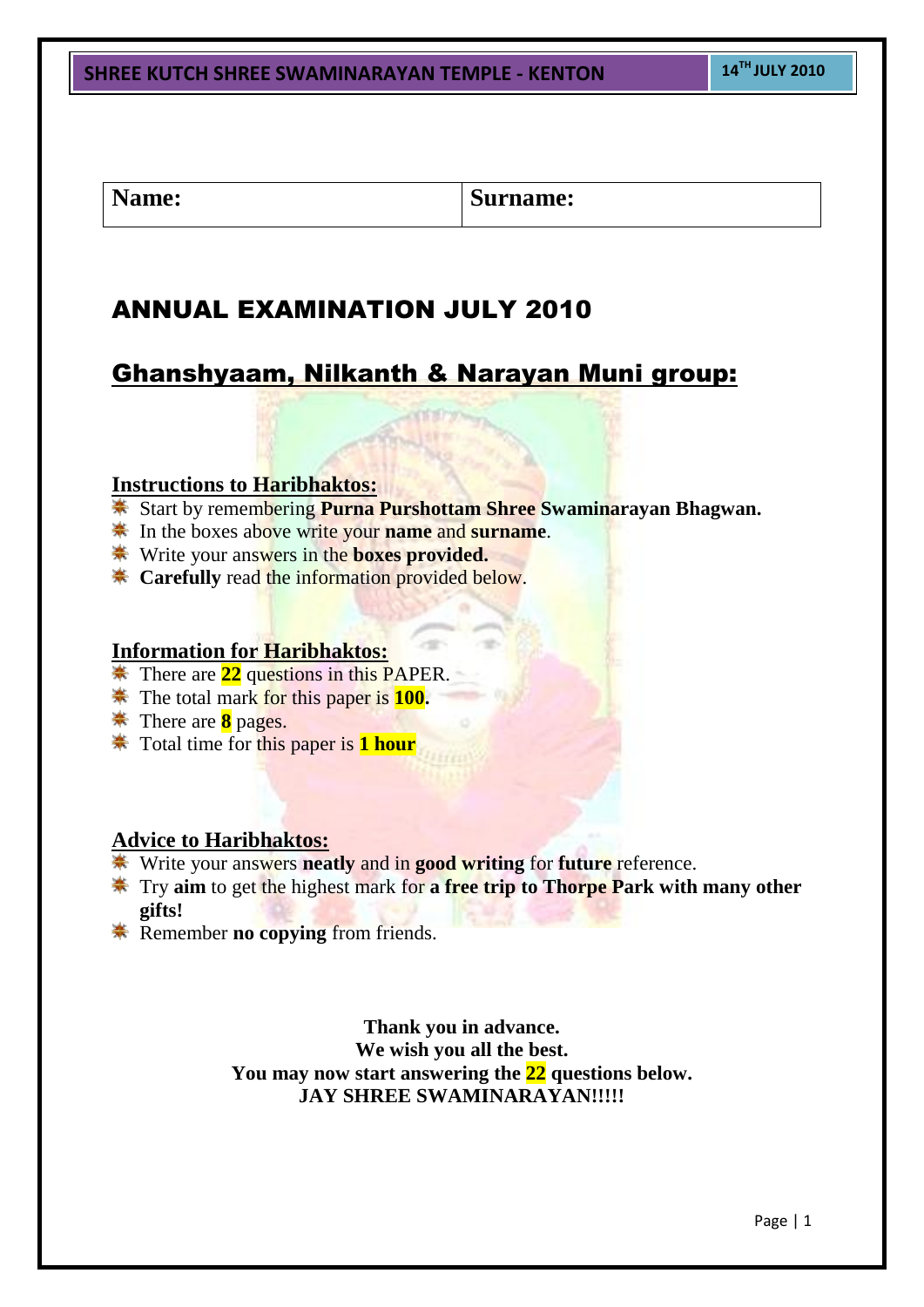| SHREE KUTCH SHREE SWAMINARAYAN TEMPLE - KENTON              | 14TH JULY 2010                                                                                         |                     |  |  |  |  |
|-------------------------------------------------------------|--------------------------------------------------------------------------------------------------------|---------------------|--|--|--|--|
| <b>QUESTIONS:</b>                                           |                                                                                                        |                     |  |  |  |  |
| A. WRITE DOWN THE ANSWERS IN THE BOXES PROVIDED: (22 MARKS) |                                                                                                        |                     |  |  |  |  |
| 1.                                                          | Have you done tilak and/or chandlo today? BE HONEST: (1 MARK)                                          |                     |  |  |  |  |
|                                                             | 2. What is the aim of our Shree Swaminarayan satsang bal-yuvak mandal? (5 MARKS)                       |                     |  |  |  |  |
|                                                             |                                                                                                        |                     |  |  |  |  |
| З.                                                          | What TIME, YEAR, MONTH & DAY was Shree Swaminarayan bhagwan born?(4 MARKS)                             |                     |  |  |  |  |
| 4.                                                          | Fill in the following answers on RAMANAND SWAMI: (2 MARKS)                                             |                     |  |  |  |  |
| <b>FIRST NAME =</b>                                         |                                                                                                        | <b>BIRTH YEAR =</b> |  |  |  |  |
|                                                             | 5. Who was the previous and who is the current Mahant Swami of Bhuj? (2 MARKS)                         |                     |  |  |  |  |
| <b>PREVIOUS =</b>                                           |                                                                                                        |                     |  |  |  |  |
| <b>CURRENT =</b>                                            |                                                                                                        |                     |  |  |  |  |
|                                                             | 6. Write the 3 <sup>rd</sup> line of our Bal Yuvak Prathna: (1 MARK)                                   |                     |  |  |  |  |
|                                                             |                                                                                                        |                     |  |  |  |  |
| known as? (2 MARKS)                                         | 7. The cheen MATSYA & KETU on Maharaj's left & right foot respectively IN GUJURATI is also<br>11111    |                     |  |  |  |  |
| Matsya =                                                    |                                                                                                        | $Ketu =$            |  |  |  |  |
|                                                             | 8. Which Dev is at Sarangpur and Who installed the murti? (2 MARKS)                                    |                     |  |  |  |  |
|                                                             |                                                                                                        |                     |  |  |  |  |
|                                                             | 9. Which are the 3 <sup>rd</sup> and the 8 <sup>th</sup> mantra in the Janamangal Namaavali? (2 MARKS) |                     |  |  |  |  |
| $3RD$ MANTRA =                                              |                                                                                                        |                     |  |  |  |  |
| $8TH$ MANTRA =                                              |                                                                                                        |                     |  |  |  |  |
|                                                             |                                                                                                        |                     |  |  |  |  |
|                                                             | 10. How many shikars (pinnacles) does Kenton mandir have? (1MARK)                                      |                     |  |  |  |  |
|                                                             |                                                                                                        |                     |  |  |  |  |
|                                                             |                                                                                                        |                     |  |  |  |  |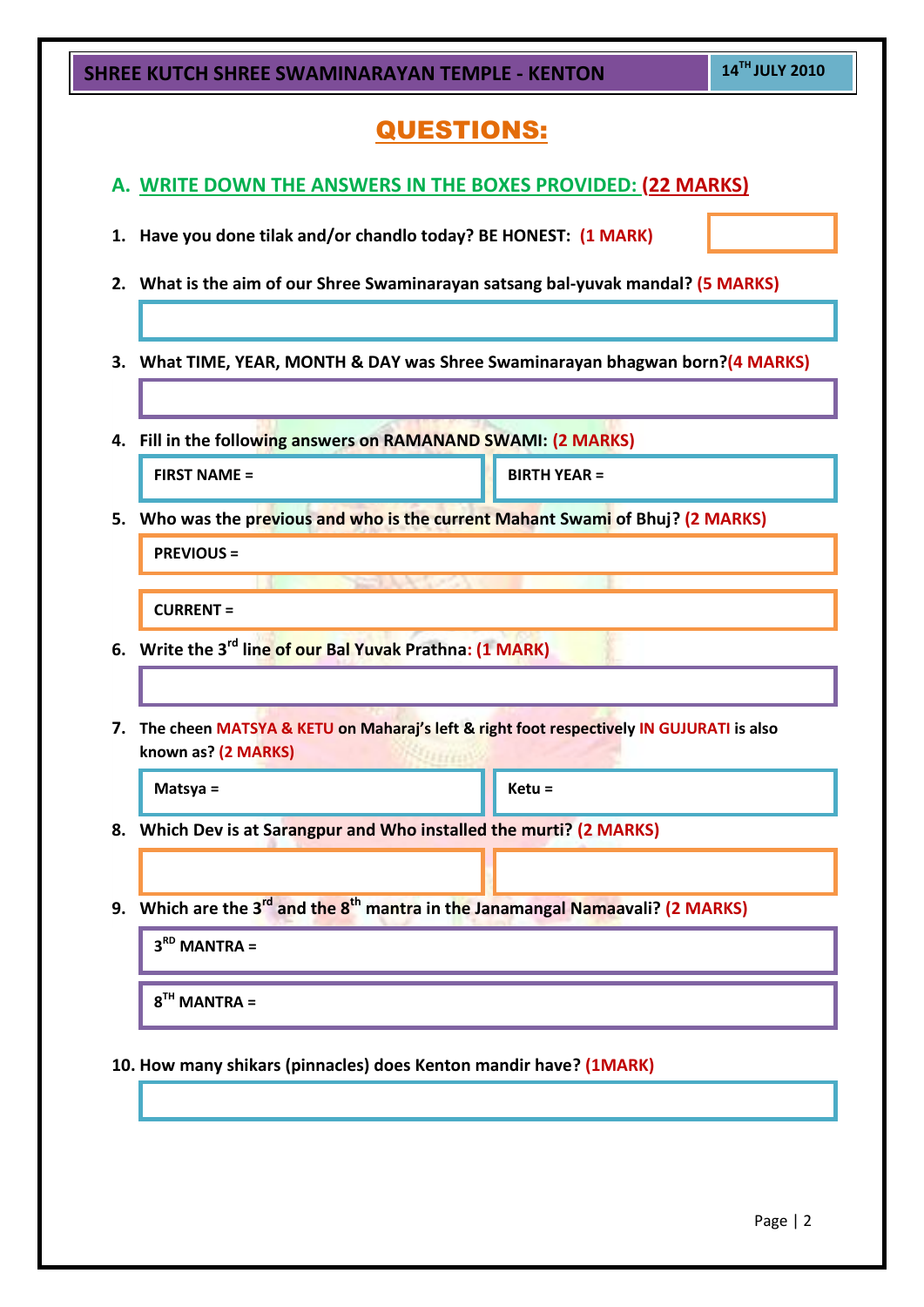### **B. STATE WHETHER THE STATEMENT IS TRUE (T) OR FALSE (F): (4 MARKS)**

| 11. Bhramanand Swami's Father's name was Laadudaanji                                                          |  |
|---------------------------------------------------------------------------------------------------------------|--|
| 12. Ramanand Swami did not establish the Udhaav Sampradaay<br>But he established the swaminarayan sampradaay. |  |
| 13. Laadhibaai held hot iron when she went into trance (samaadhi)                                             |  |

- **14. Ichharamji's father was born in the year 1798.**
- **C. WHO AM I? (3 MARKS)**
- **15. I am a mantra that is recited when tilak is applied on the left arm: Who am I?**
- **16. I am a mantra that is recited when chandlo is applied on the forehead: Who am I?**
- **17. My parents' names are Ajay Vipra & Sumati. Who am I?**

- **D. CORRECT THE PRATHNA LINE BELOW: (3 MARKS)**
- **17. Sukhfand Sahjanandji ramaniya murti aishwarya.**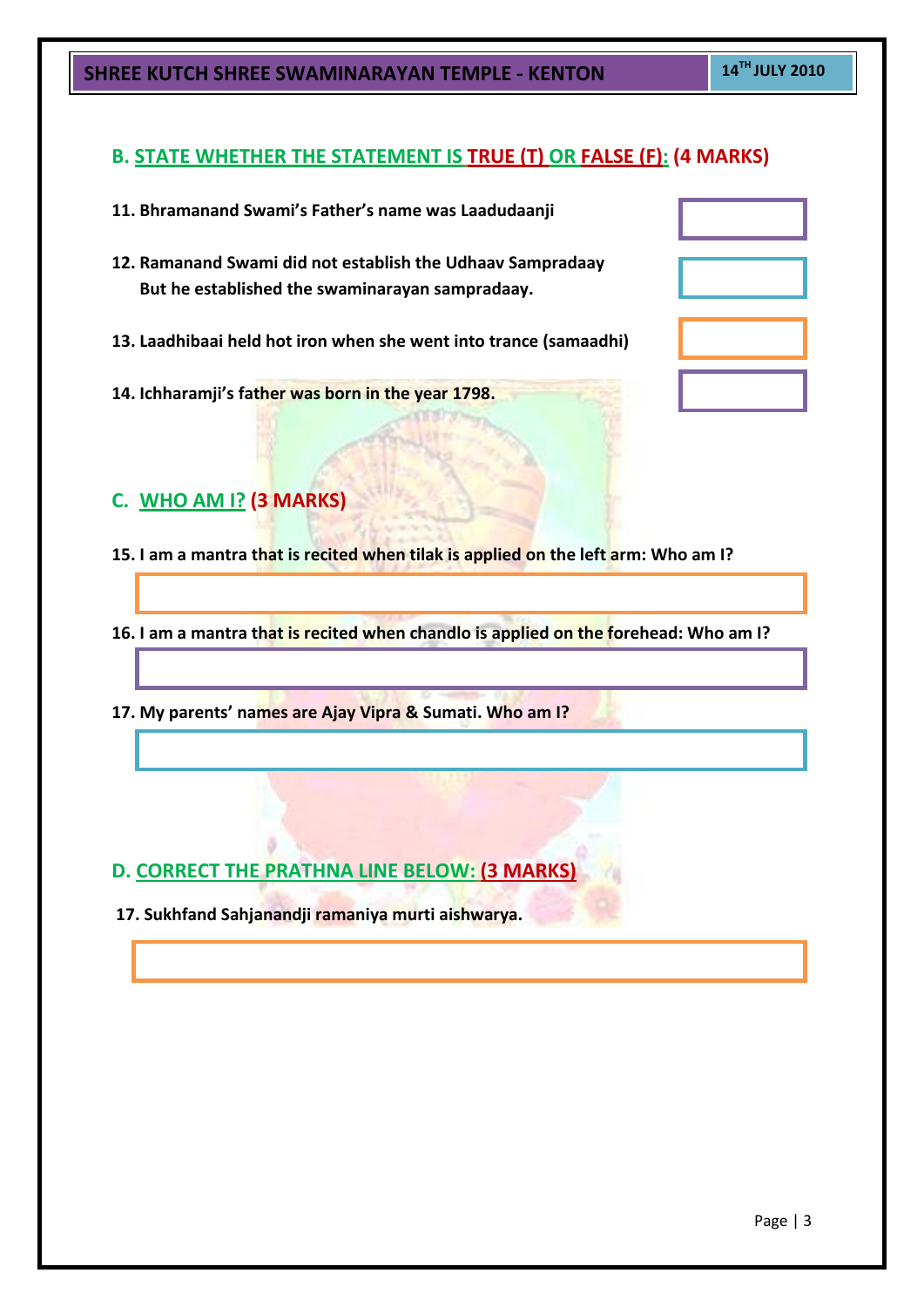# **E. FILL IN THE MISSING BLANKS & ORDER THEM IN THE RIGHT ORDER STARTING FROM THE MANDIR THAT WAS CONSTRUCTED FIRST: (18 MARKS)**

**18. THE 6 DHAAM MANDIRS AND THE DEVS:**

| <b>ORDER</b> | <b>CITY</b>    | <b>DEV</b>       | <b>YEAR</b> | NO. OF<br><b>SHIKARS</b><br>(PINNACLES) | <b>CONSTRUCTED BY</b>                  |
|--------------|----------------|------------------|-------------|-----------------------------------------|----------------------------------------|
|              | Ahemdabad      | Nar-Narayan dev  |             |                                         | <b>Anandanand Swami</b>                |
|              | Gadhada        |                  | 1885        | $3 -$                                   |                                        |
|              | <b>Dholera</b> |                  |             | $5\overline{5}$                         | Nishkulanand Swami & Adhbutanand Swami |
|              | <b>Vadtal</b>  | Laxminarayan Dev | 1881        |                                         | <b>Bhramanand Swami &amp;</b>          |
|              | <b>Bhuj</b>    | Nar-Narayan dev  |             | $\mathbf{3}$                            |                                        |
|              | Junagadh       |                  | 1884        |                                         | <b>Bhramanand Swami</b>                |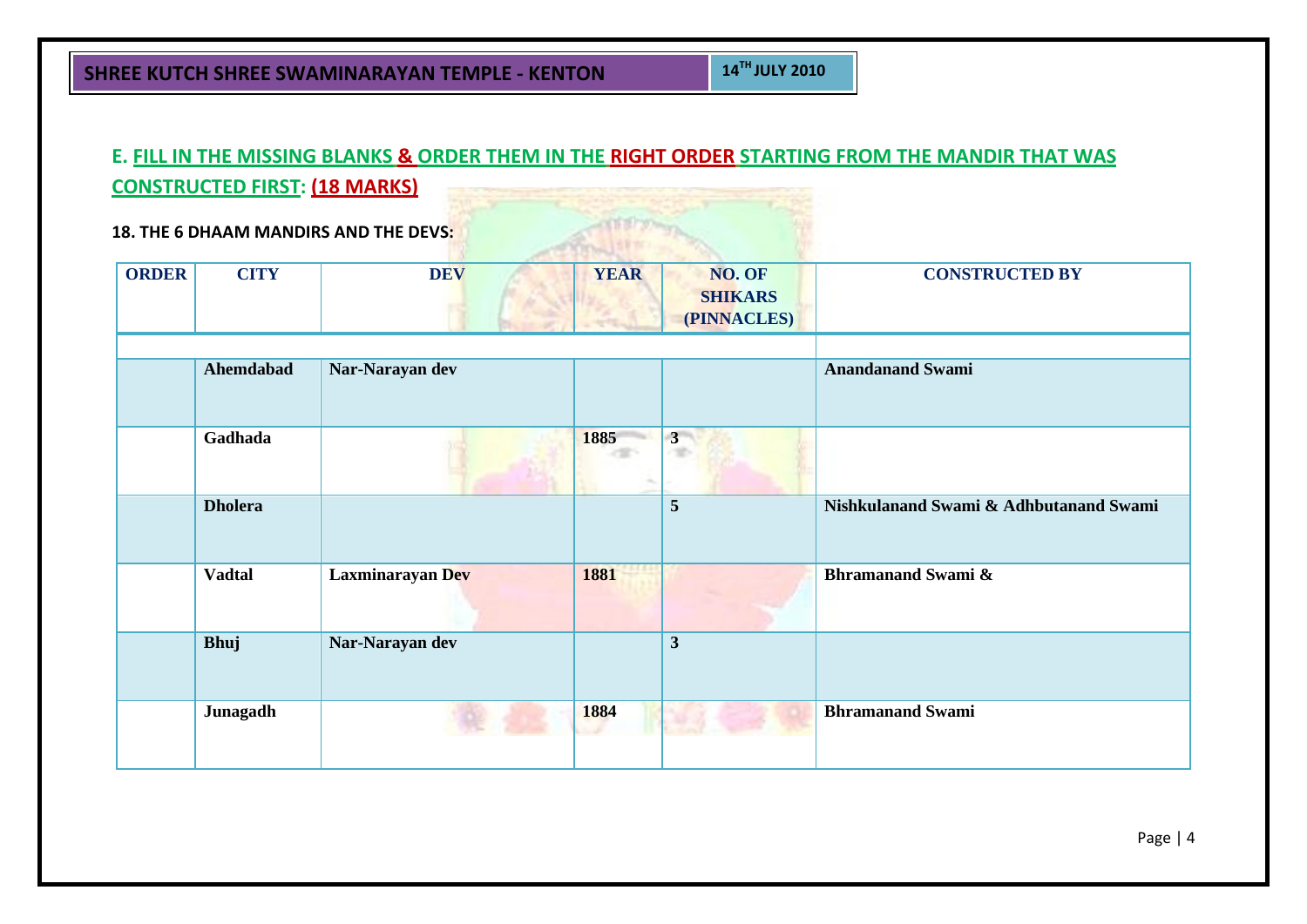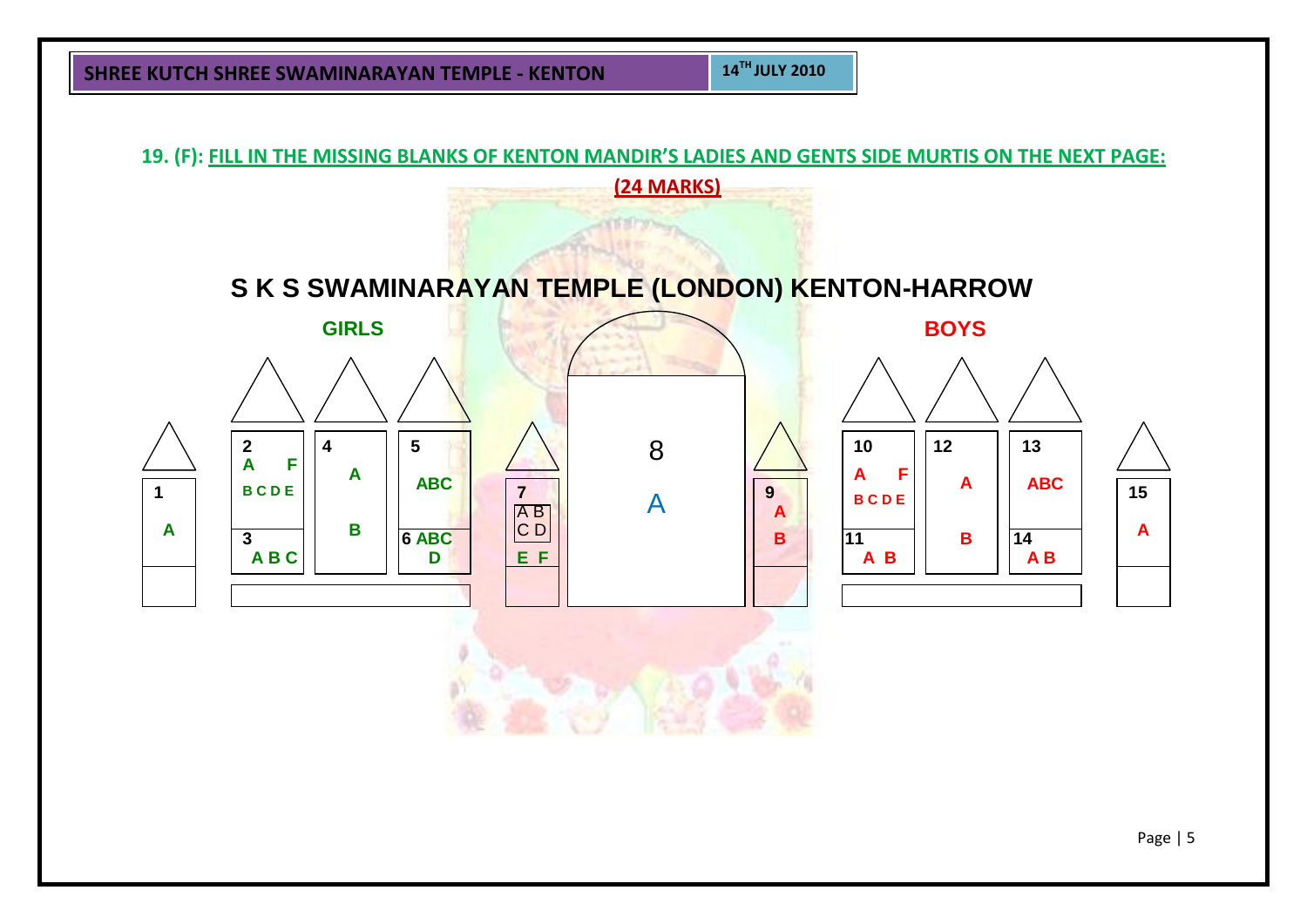| $1. A-$                                             |                                                                                         |                    |                |  |             |           |                         |  |
|-----------------------------------------------------|-----------------------------------------------------------------------------------------|--------------------|----------------|--|-------------|-----------|-------------------------|--|
| 2. A-SuryaDev                                       | $B-$                                                                                    | $C -$              | D-             |  | E- Uddhavji |           | <b>F-</b> Chandradev    |  |
| 3. A- Raguvirji                                     | <b>B</b> - Sahajanand Swami<br>$C -$                                                    |                    |                |  |             |           |                         |  |
| 4. A-Swaminarayan Bhagwan<br>$B -$                  |                                                                                         |                    |                |  |             |           |                         |  |
| 5. A-HariKrishna Maharaj                            |                                                                                         | $B -$              | <b>C-Radha</b> |  |             |           |                         |  |
| 6. A-Bhaktimata                                     | $B -$                                                                                   |                    | $C -$          |  |             |           | D- Hari Krishna Maharaj |  |
|                                                     | C- Two Swaminarayan Bhagwan (BHUJ)<br>7. A- Ghanshyam Maharaj (BHUJ)<br>$B -$<br>(BHUJ) |                    |                |  |             |           |                         |  |
| $\overline{\textbf{(BHUJ)}}$<br>D-                  |                                                                                         |                    | E-Shankar      |  |             |           |                         |  |
| $8. A-$                                             |                                                                                         |                    |                |  |             |           |                         |  |
| 9. A- HariKrishna Maharaj, Radha Krishna Dev (BHUJ) |                                                                                         |                    | $B -$          |  |             |           |                         |  |
| $10. A-$                                            | $B -$                                                                                   | <b>C</b> - Narayan | D-Nar          |  | E- Uddhavji | ${\bf F}$ |                         |  |
| 11. A-<br><b>B</b> - Ramanand Swami                 |                                                                                         |                    |                |  |             |           |                         |  |
| $12. A-$<br><b>B-</b> HariKrishna Maharaj           |                                                                                         |                    |                |  |             |           |                         |  |
| 13. A-HariKrishna Maharaj                           |                                                                                         | <b>B</b> -Krishna  | $C -$          |  |             |           |                         |  |
| 14. A-                                              |                                                                                         | $B -$              | $C -$          |  |             |           |                         |  |
| 15. A-                                              |                                                                                         |                    |                |  |             |           |                         |  |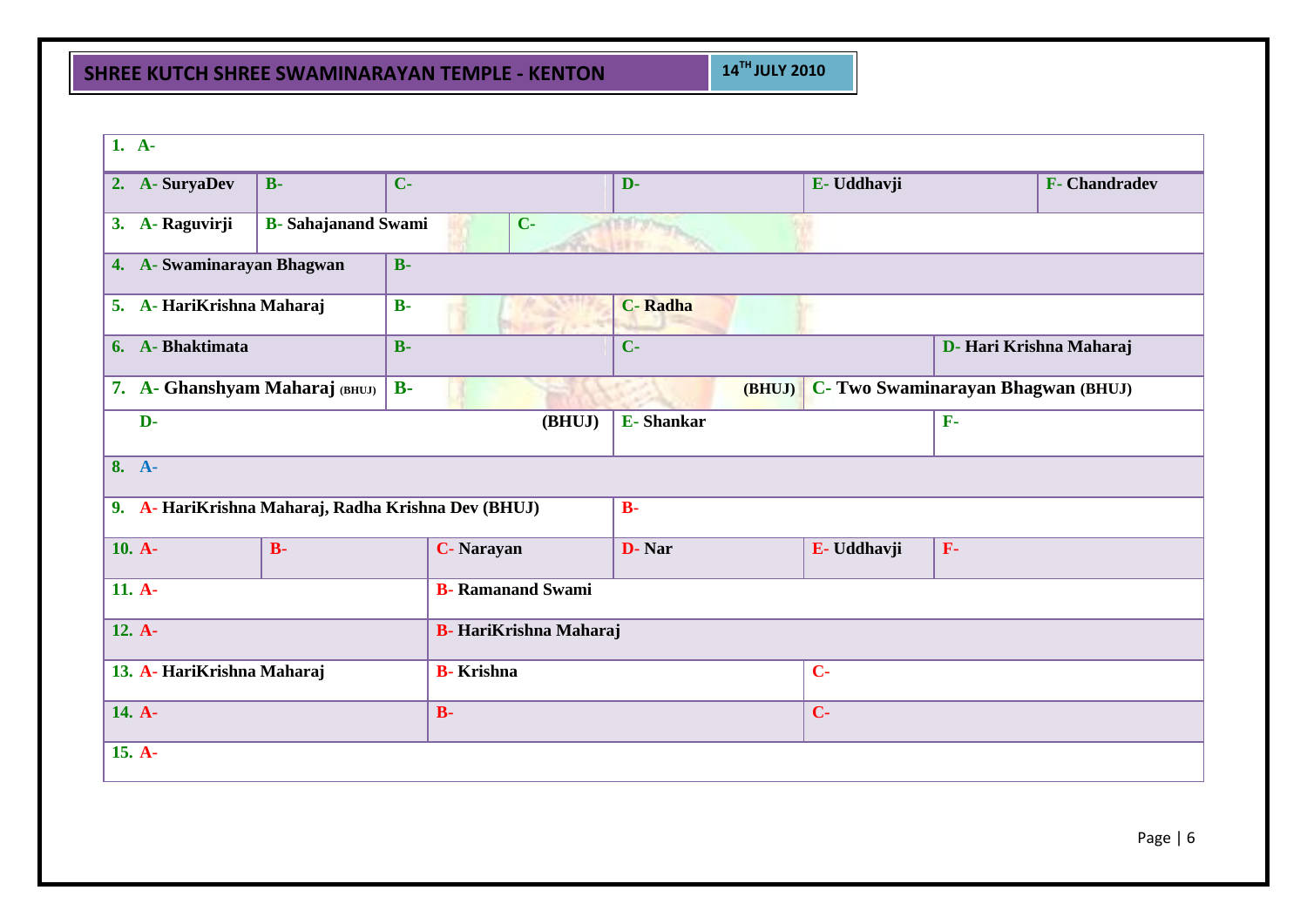## **(20) G. STATE THE NAMES OF THE 5 AARTIS NEARBY THE FOLLOWING ROUGH TIMINGS GIVEN BELOW: (5 MARKS)**

| NO. | <b>TIMINGS</b>            | <b>5 AARTIS</b> |
|-----|---------------------------|-----------------|
| 1.  | <b>Early morning time</b> |                 |
| 2.  | <b>Sunrise time</b>       |                 |
| 3.  | <b>Lunch time</b>         |                 |
| 4.  | <b>Sunset time</b>        |                 |
| 5.  | <b>Sleep time</b>         |                 |

## **(21) H.NUMBER THE ACHARYAS OF BOTH THE GAADIS IN ORDER UP TO DATE:**

**(Number 1, being the First Maharajshree of the Swaminarayan sampradaay) (6 MARKS)**

cilly

| No. | <b>Under Shree Narnarayan Dev</b> | No. | Under Shree Laxminarayan dev     |
|-----|-----------------------------------|-----|----------------------------------|
|     | gaadi (Ahemdabad)                 |     | gaadi (Vadtal)                   |
|     | Shree Devendra Prasadji Maharaj   |     | Shree Narendra Prasadji Maharaj  |
|     | Shree Ayodhya Prasadji Maharaj    |     | Shree Anand Prasadji Maharaj     |
|     | Shree Koshlendra Prasadji Maharaj |     | Shree Rakesh Prasadji Maharaj    |
|     | Shree Vasudev Prasadji Maharaj    |     | Shree Bhagwat Prasadji Maharaj   |
|     | Shree Tejendra Prasadji Maharaj   |     | Shree Raghuvirji Maharaj         |
|     | Shree Purshottam Prasadji Maharaj |     | Shree Vihari Lalji Maharaj       |
|     | Shree Keshav Prasadji Maharaj     |     | Shree Shreepati Prasadji Maharaj |
|     |                                   |     | Shree Laxmi Prasadji Maharaj     |
|     |                                   |     | Shree Ajendra Prasadji Maharaj   |